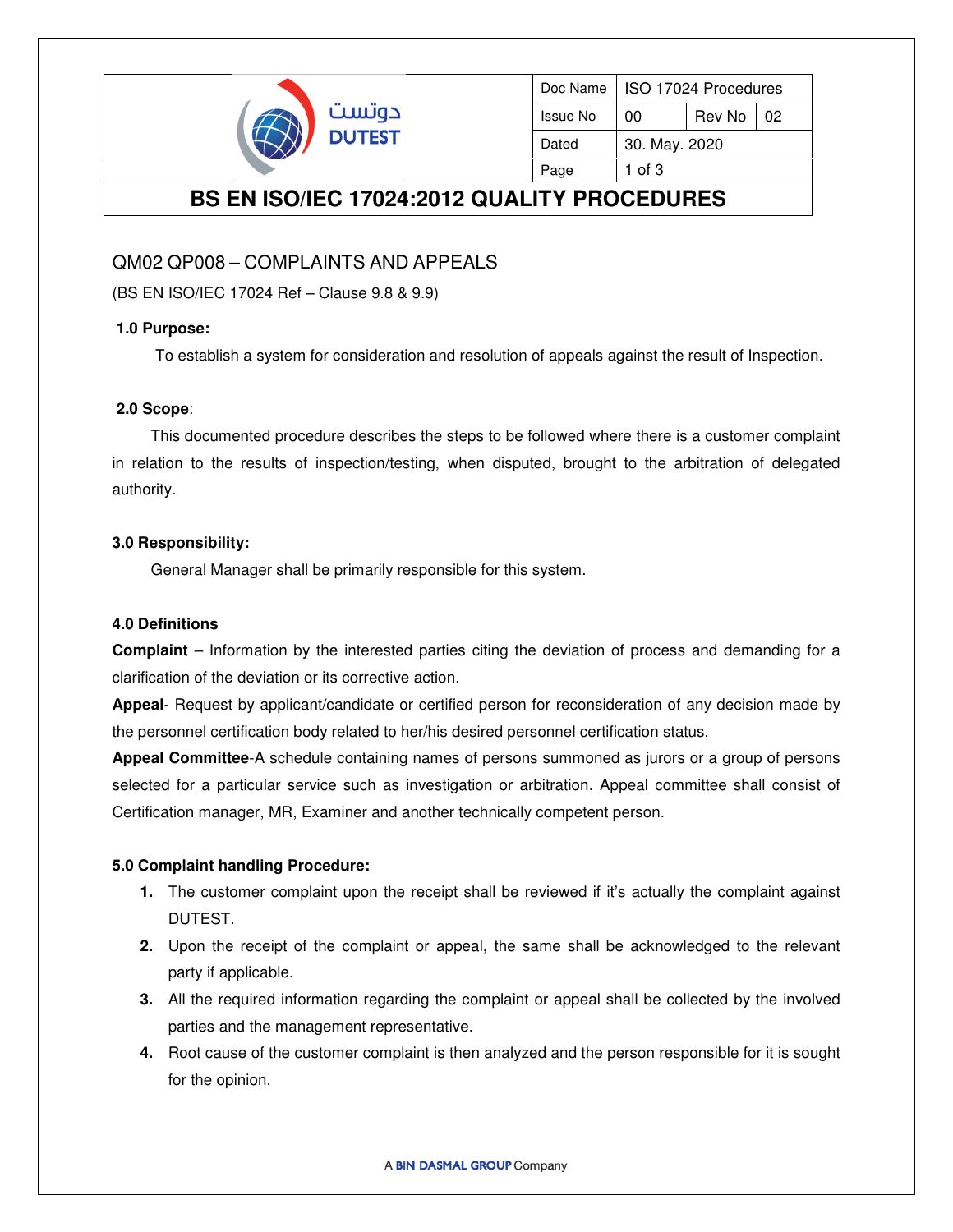

| Doc Name | ISO 17024 Procedures |        |    |  |  |
|----------|----------------------|--------|----|--|--|
| Issue No | 00                   | Rev No | 02 |  |  |
| Dated    | 30. May. 2020        |        |    |  |  |
| Page     | $2$ of $3$           |        |    |  |  |

# **BS EN ISO/IEC 17024:2012 QUALITY PROCEDURES**

- **5.** The result or judgment after performing Assessment shall be based on the physical condition or the performance of the personnel at the time of the assessment.
- **6.** In the event of any dispute, the present physical condition or the performance of the personnel or their certification shall be verified by another competent personnel. The situation which leads to the disputed result of the assessment shall be explained.
- **7.** Upon analyzing the root cause, a conclusion is arrived, on discussion with the relevant parties, General manager and the management representative, regarding the corrective action to be taken.
- **8.** The preventive action required to avoid the re occurrence of such complaints are also formulated.
- **9.** Responsible personnel for executing the corrective and preventive action are fixed or nominated.
- **10.** Target dates are fixed based on the discussion for the completion of the corrective and preventive actions against the complaints and appeal.
- **11.** After the implementation of actual corrective action and preventive action, the MR reviews the same and reports to General manager.
- **12.** The general manager then reviews the corrective action, preventive action taken to resolve the complaint and ensures appropriate action is taken.
- **13.** Any appeal would be directed to the QHSE Manager or the General Manager to achieve the impartiality of the complaints and the appeal process.

### **6.0 Appeal Handling Procedure**

DUTEST has documented process to receive, evaluate and make decisions on appeals. The appeals-handling process includes the following elements and methods:

- **1.** The process for receiving, validating and investigating the appeal, and for deciding what actions are to be taken in response to it, taking into account the results of previous similar appeals.
- **2.** Tracking and recording appeals, including actions undertaken to resolve them;
- **3.** Ensuring that, if applicable, appropriate corrections and corrective actions are taken.
- **4.** The policies and procedures ensure that all appeals are dealt with in a constructive, impartial and timely manner.
- **5.** A description of the appeals-handling process is publicly accessible without request.
- **6.** DUTEST is responsible for all decisions at all levels of the appeals-handling process and DUTEST ensures that the decision-making personnel engaged in the appeals handling process are different from those who were involved in the decision being appealed.